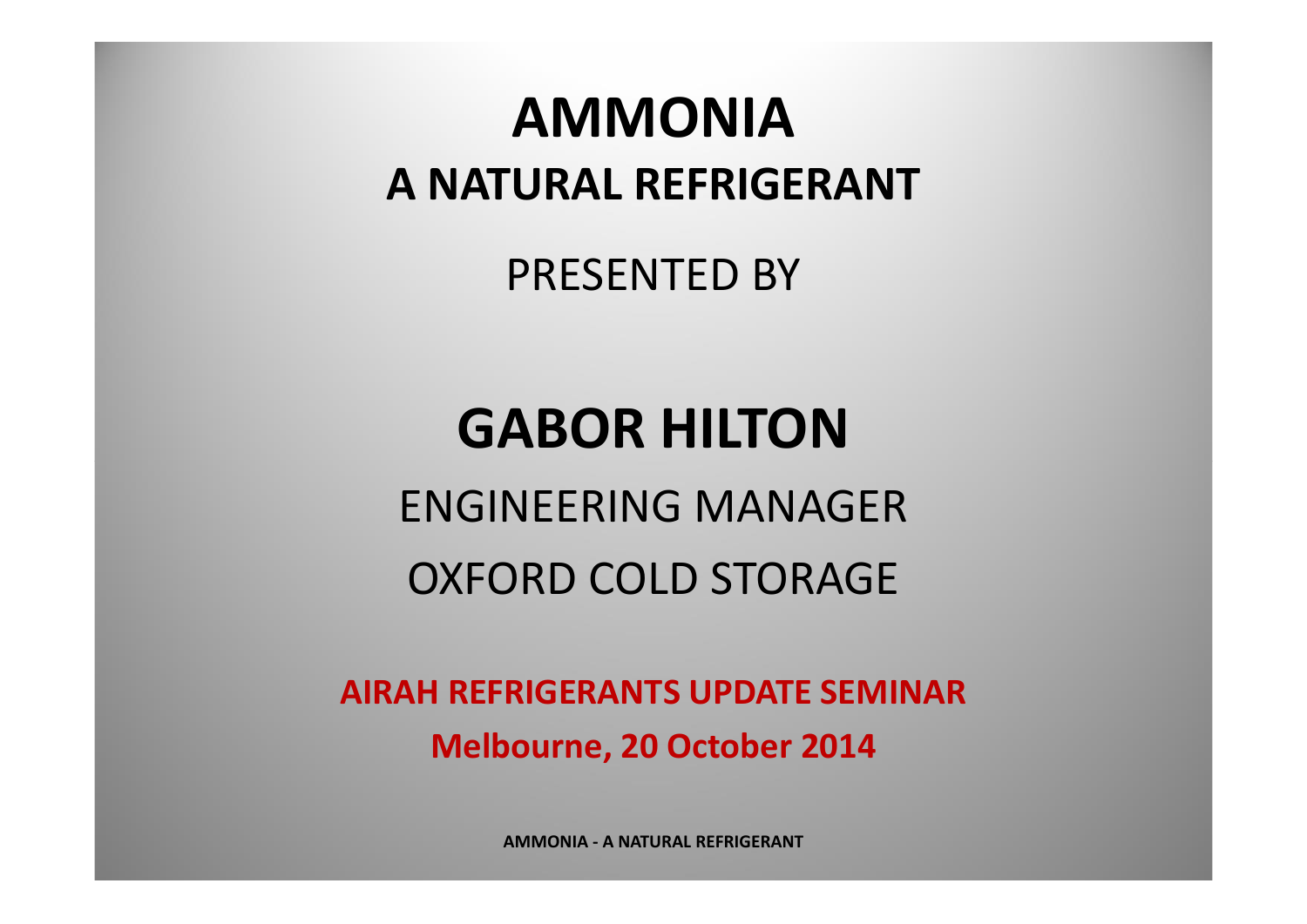# OXFORD COLD STORAGE

#### Facts and Figures

- •• Started in 1975
- •Family owned
- •• Third party warehousing
- •Export, import, quarantine
- •QA and ISO
- •Temperatures +18<sup>o</sup>C to -30<sup>o</sup>
- •• Site 17 HA
- •Floor Area: 96,000M<sup>²</sup>
- •Volume: 1,068,784M<sup>³</sup>
- •Capacity: 175,000 pallets
- •21<sup>st</sup> largest facility in the world
- •450 employees

Refrigeration liquid recirculation ammonia

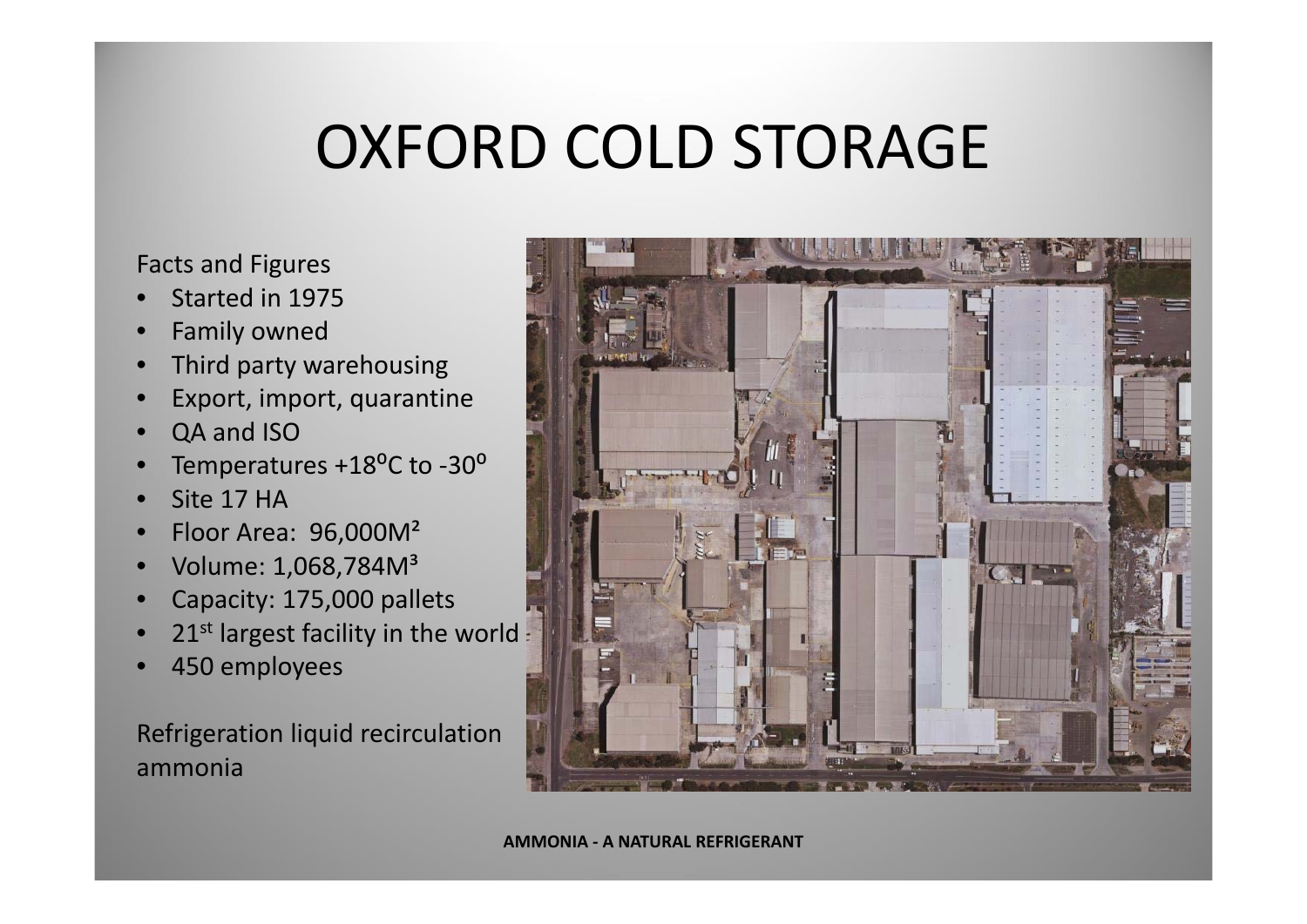#### AMMONIA REFRIGERATION PLANTS

#### There are four ammonia refrigeration plants on site.

|          | Operating (Tot.Press.Vess)  |
|----------|-----------------------------|
|          | System 1 6,428Lt (32,144Lt) |
| System 2 | 6,809Lt (34,068Lt)          |
| System 3 | 3,167Lt (15,841Lt)          |
| System 4 | 6,792Lt (27,185Lt)          |

#### Total NH3 23,196Lt (109,238Lt)

|                          | <b>Reported Capacity HP Lig. Receivers</b> |
|--------------------------|--------------------------------------------|
| System 1 7,800Lt         |                                            |
| System 2 6,350Lt         |                                            |
| System 3 6,905Lt         |                                            |
| <b>System 4 10,015Lt</b> |                                            |

31,070Lt

**Total** 

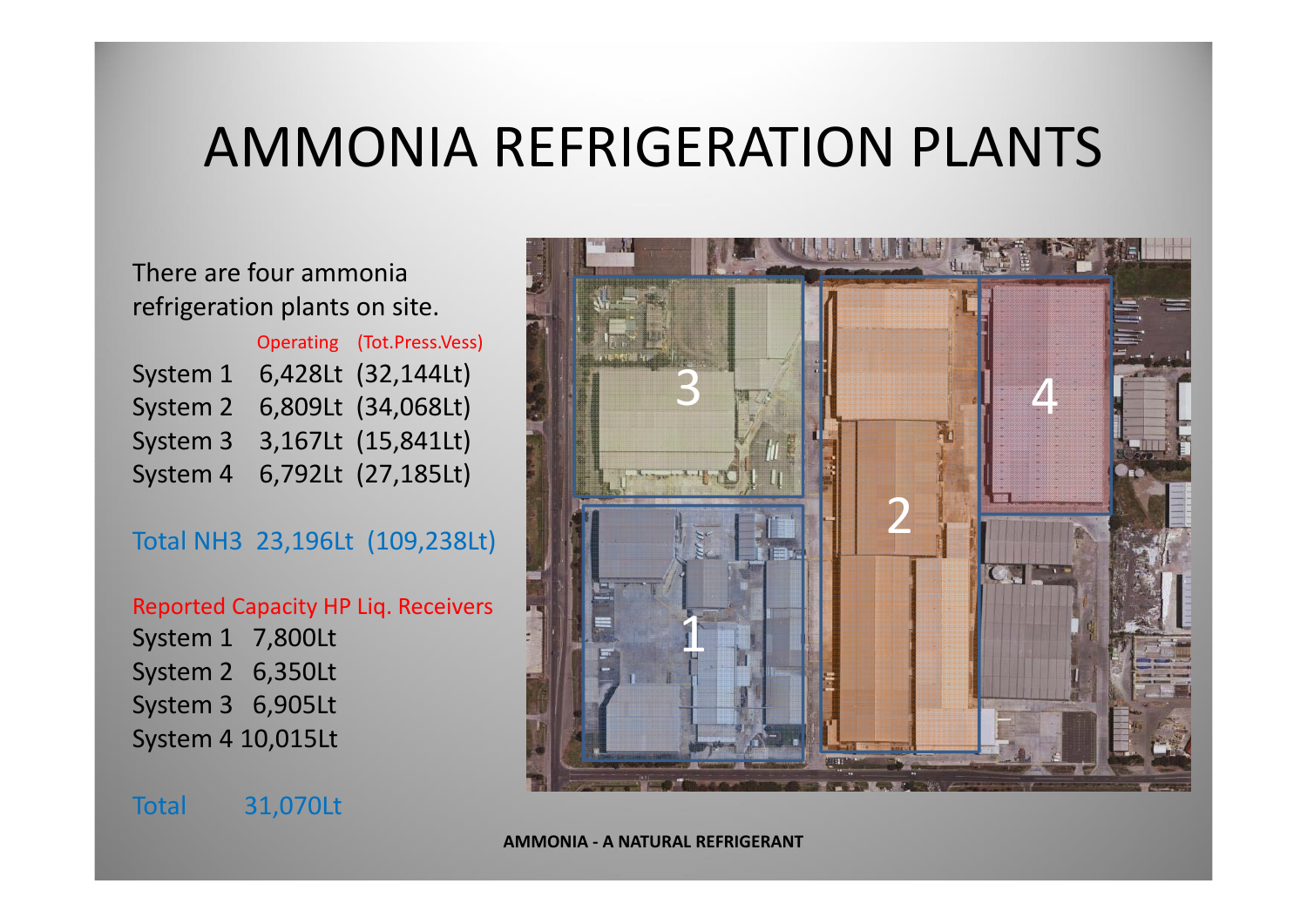## NH3 REFRIGERANT EXEMPTION

The application of AS/NZS 2022:2003 Anhydrous Ammonia Storage and Handling to refrigeration systems was discussed in December 1996 by the Joint Standards Australia/ Standards New Zealand ME/6 Refrigeration Committee and the following ruling was made:

**The Committee agreed that the application of AS 2002 to ammonia refrigeration systems was inappropriate as AS:1677 covered this application of ammonia. Consequently, our site is <sup>a</sup> HAZCHEM facility but not a Dangerous Goods Site**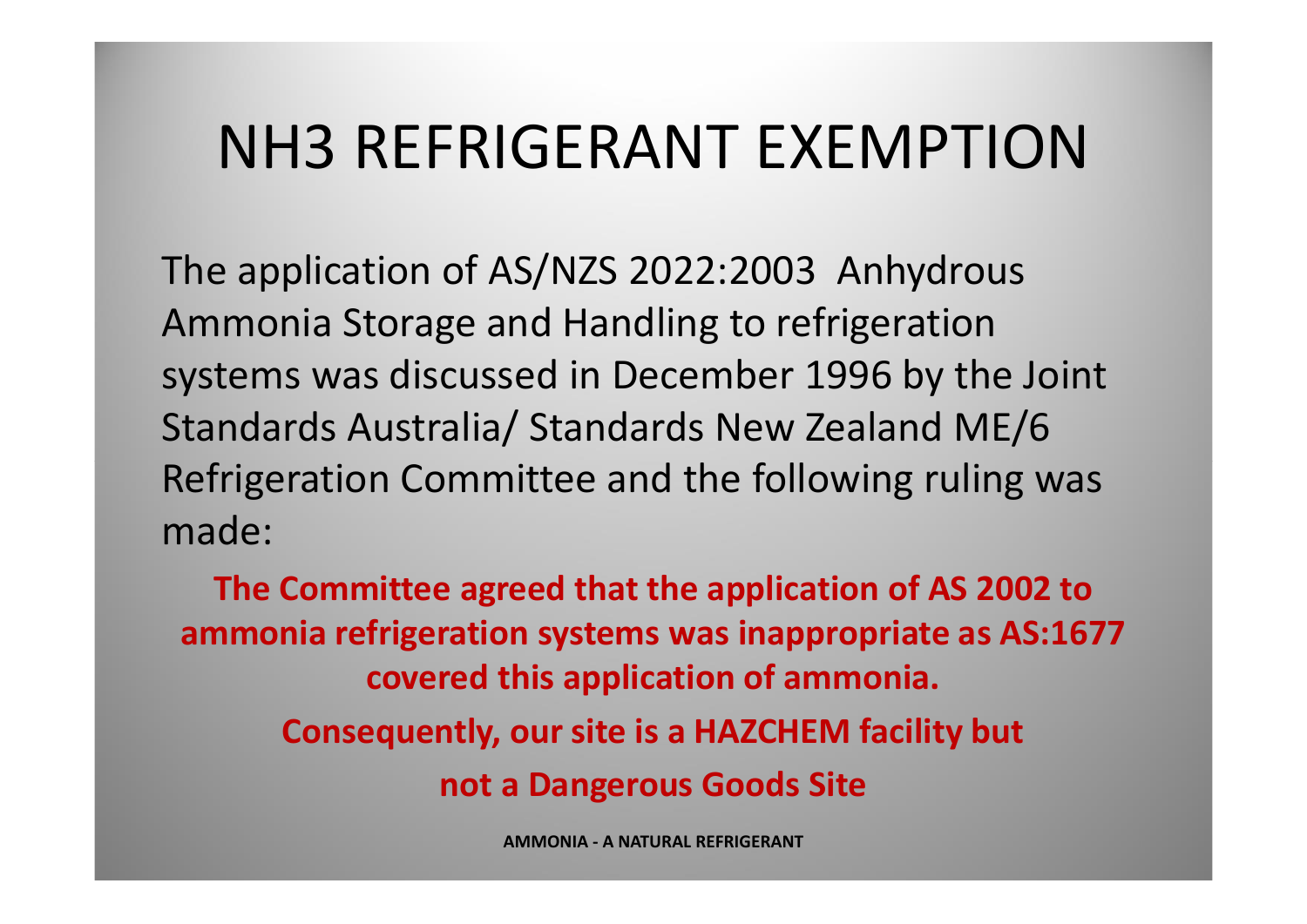#### RFRIGERANTS BACK TO THE FUTURE

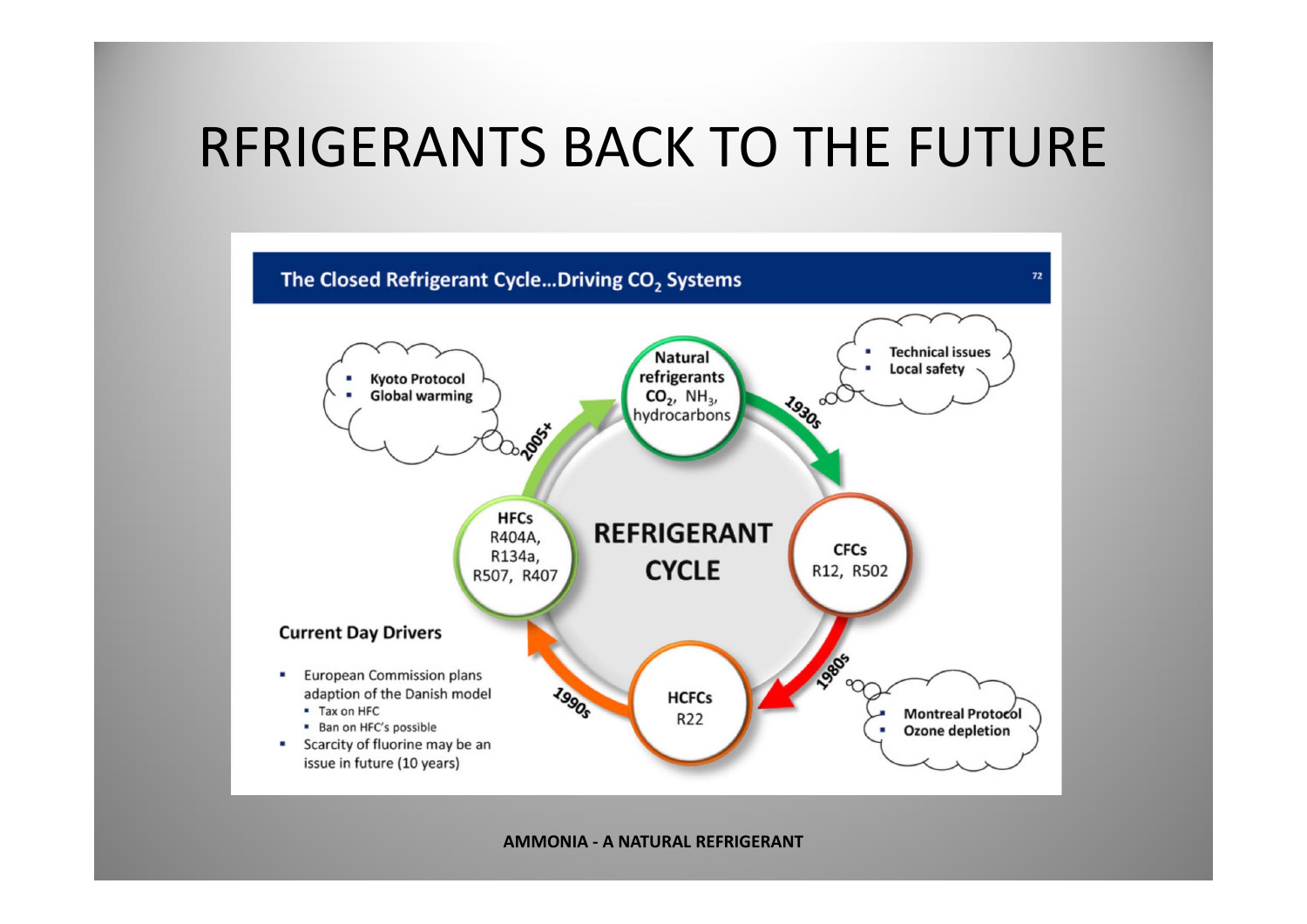# REFRIGERANTS ‐ ODP & GWP

| Refrigerant       | <b>Refrigerant</b>               | <b>ODO</b>     | <b>GWP</b> |
|-------------------|----------------------------------|----------------|------------|
| R717              | Ammonia                          | $\overline{0}$ | $<$ 1      |
| R744              | Carbon dioxide                   | $\overline{0}$ | 1.00       |
| R290              | Propane                          | $\Omega$       | 0.30       |
| <b>R404A</b>      | R-125/1143a/134a (Blend 44/52/4) | $\overline{0}$ | 3920       |
| <b>R600a</b>      | 2 - methyl/propane (isobutane)   | $\overline{0}$ | $~\sim$ 20 |
| R <sub>1270</sub> | Propane (propylene)              |                | 1.80       |
| R <sub>22</sub>   | Chlorofluoromethane              | 0.06           | 1810       |
| R134a             | Tetrafluorothene                 | $\overline{0}$ | 1430       |
| <b>R410A</b>      | R-32/125 (Blend 50/50)           | $\overline{0}$ | 2090       |

Reference: Danfoss NH3 Training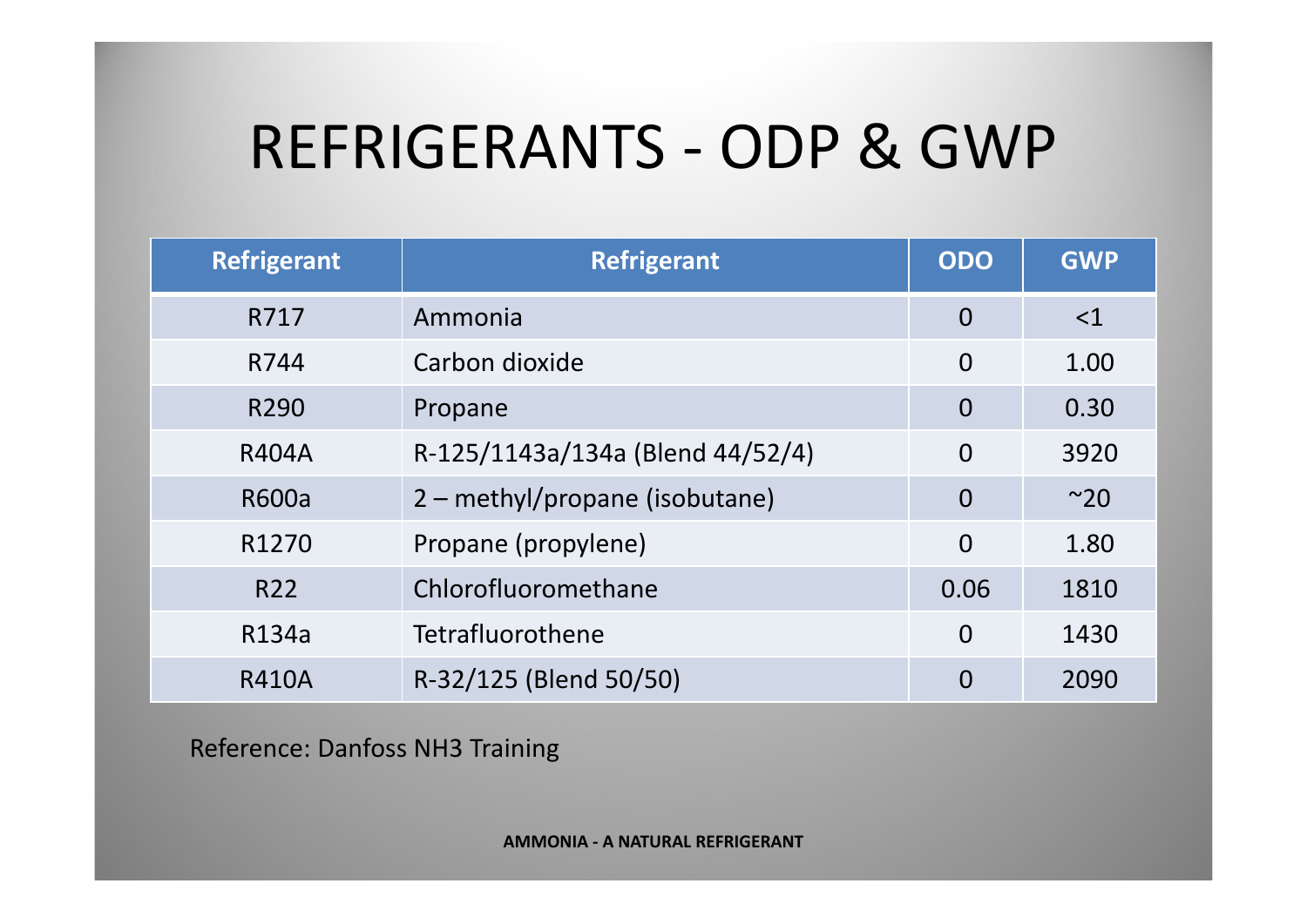## AMMONIA ‐ Class B2L

| <b>Refrigerant</b><br><b>Type</b> | <b>Name</b>  | <b>Name</b>                | <b>Safety</b><br><b>Group</b> |
|-----------------------------------|--------------|----------------------------|-------------------------------|
|                                   | R717         | Ammonia                    | <b>B2L</b>                    |
|                                   | R744         | <b>Carbon Dioxide</b>      | A1                            |
| <b>HCFC</b>                       | <b>R22</b>   | Chlorofluoromethane        | A1                            |
| <b>HFC</b>                        | R134a        | Tetrafluorothene           | A1                            |
| <b>HFC</b>                        | <b>R404A</b> | R-125/1143a/134a (44/52/4) | A1                            |
| <b>HFC</b>                        | <b>R407C</b> | R32/125/134a (23/25/52)    | A1                            |
| <b>HFC</b>                        | R410a        | R32/125 950/50)            | A1                            |
| <b>HFC</b>                        | <b>R507A</b> | R125/143a (50/50)          | A1                            |
| <b>HFC</b>                        | R152a        | Diofluorethene             | A2                            |
| <b>HC</b>                         | R290         | Propane                    | A <sub>3</sub>                |
| <b>HC</b>                         | R600         | <b>Butane</b>              | A <sub>3</sub>                |
| HC                                | R600a        | Iso-butane                 | A <sub>3</sub>                |
| <b>HC</b>                         | R1270        | Propylene                  | A <sub>3</sub>                |



B‐ Toxic L – Low flammability

Reference: Danfoss NH3 Training **AMMONIA ‐ A NATURAL REFRIGERANT** 7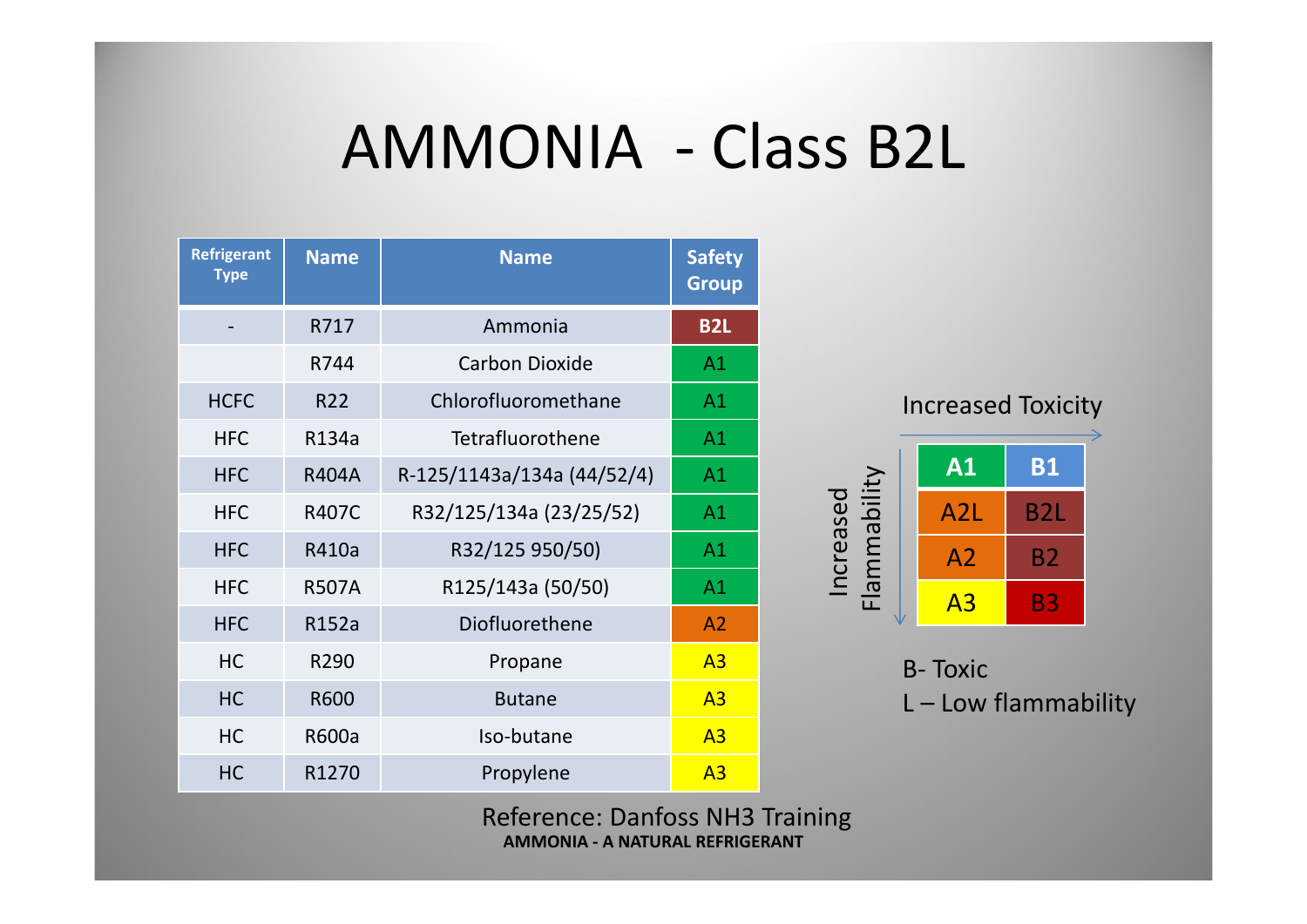# AMMONIA ‐ Energy Efficiency

- Ammonia is one of the most efficient refrigerants available with applications that range from high to low temperatures.
- With the ever increasing focus on energy efficiency, ammonia is a safe and suitable refrigerant for the future
- Typically, flooded ammonia systems are 15‐20% more efficient than DX R404A plants.
- Recent developments of NH3 and CO2 combination further increased the energy efficiency.
- NH3/CO2 cascade systems are very efficient at low and very low (less than -40<sup>o</sup>C) temperatures
- NH3/CO2 brine systems are around 20% more efficient than traditional glycol systems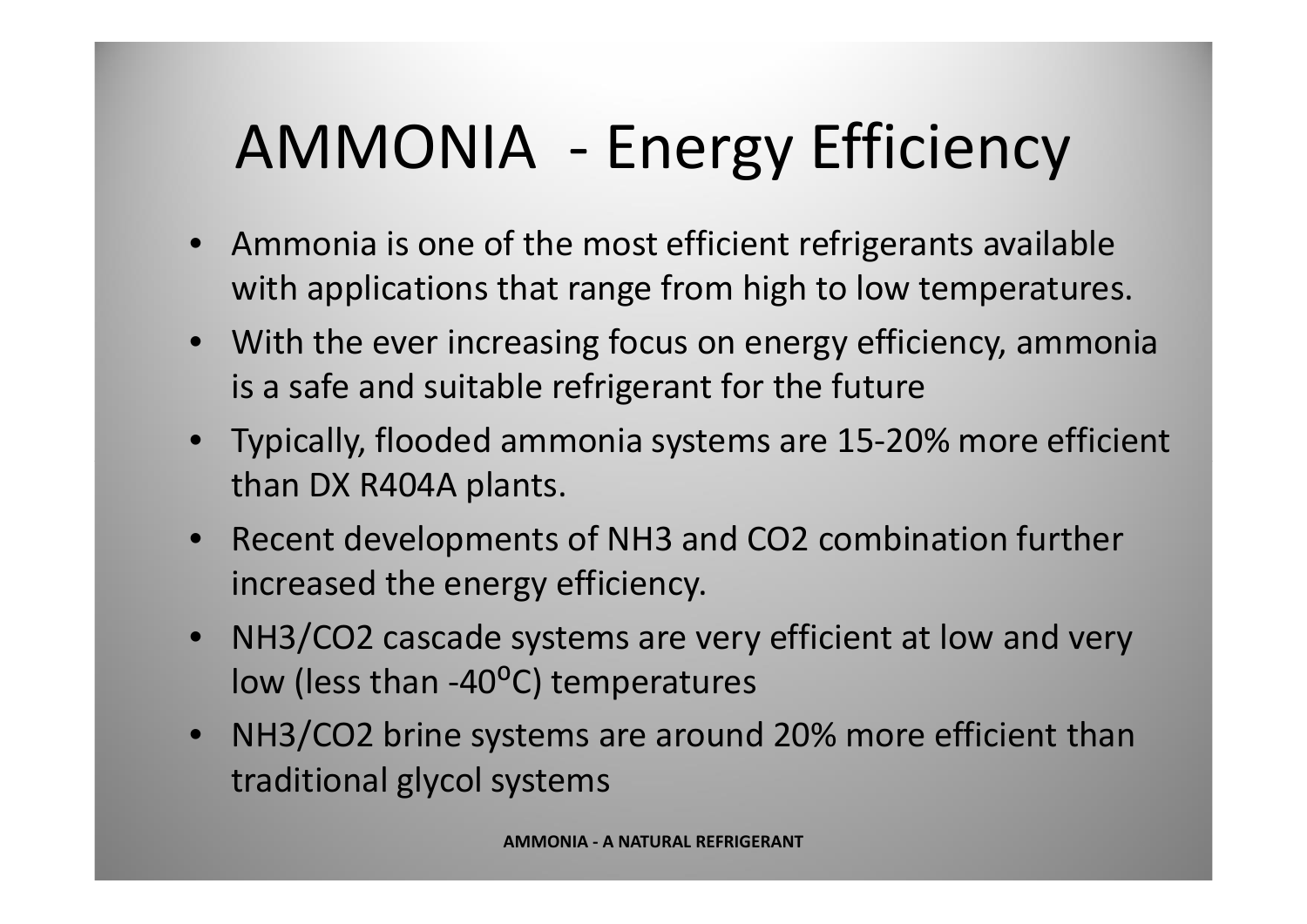# AMMONIA ‐ Limitations

- Ammonia, (in the presence of low amounts of water) is aggressive on copper, zinc and their alloys
- Thus, iron is the only suitable material for piping ammonia plants.
- • The use of traditional hermetic and semi‐hermetic compressors is not possible
- More expensive capital investment than traditional copper systems.
- For large refrigeration plants this limitation is not <sup>a</sup> problem
- $\bullet$ • Increased safety requirements in many parts of the world limit the amount of ammonia in refrigeration systems
- Ammonia plants in parts of the world require the presence of qualified plant operators 24/7
- HAZCHEM and OH&S regulations restrict the use of ammonia
- $\bullet$ • Increased maintenance costs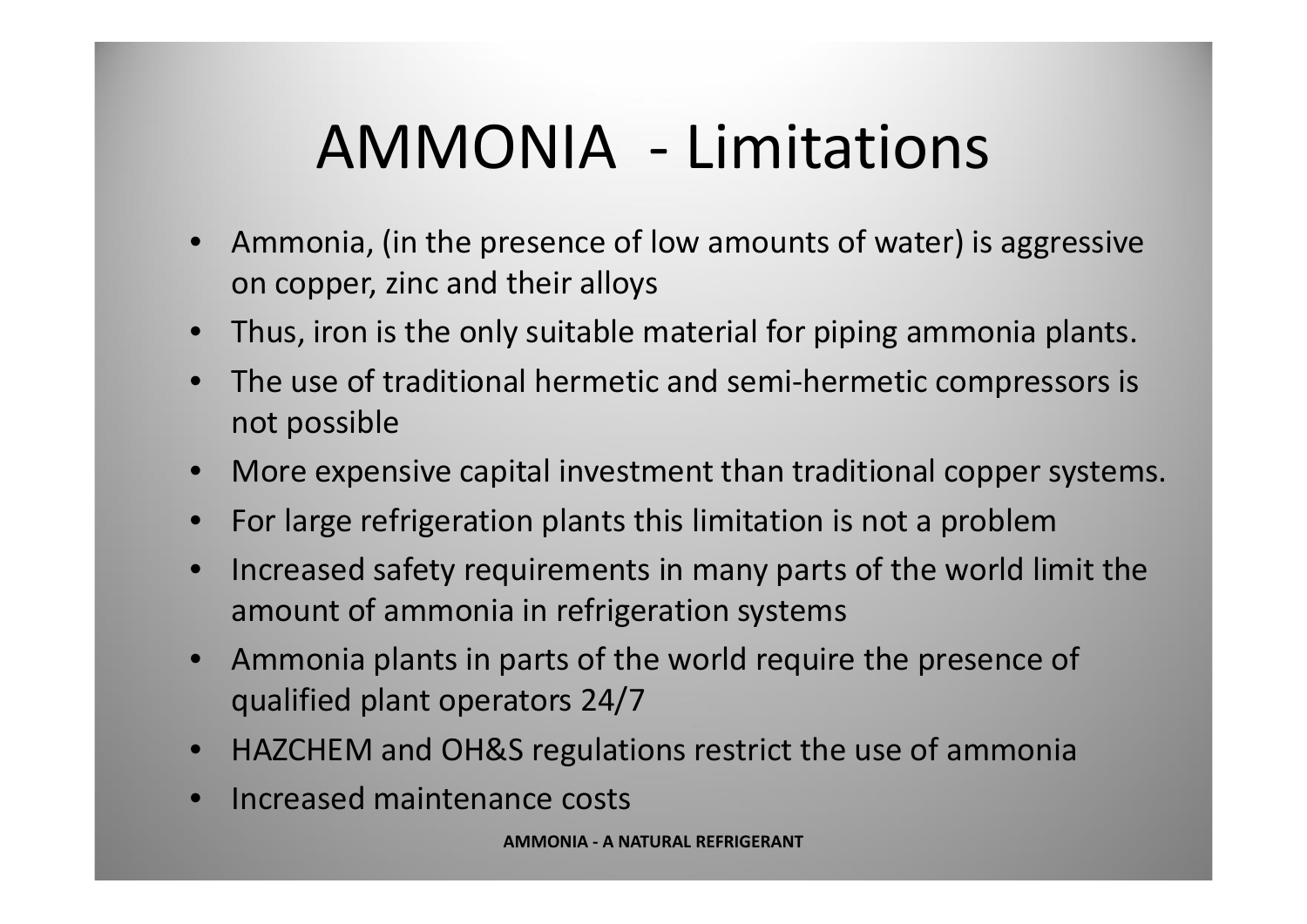# LOW CHARGE AMMONIA SYSTEMS

- $\bullet$ • It is recommended to limit the toxic ammonia charge in order to minimise safety precautions
- Smaller, low charge ammonia plants are replacing large central plants using liquid recirculation ammonia systems
- These compact systems can be:
	- 1. Single Stage or two stage NH3
	- 2. Ammonia/CO2 cascade systems
	- 3. Ammonia/CO2 brine systems
	- 4. Ammonia/Glycol systems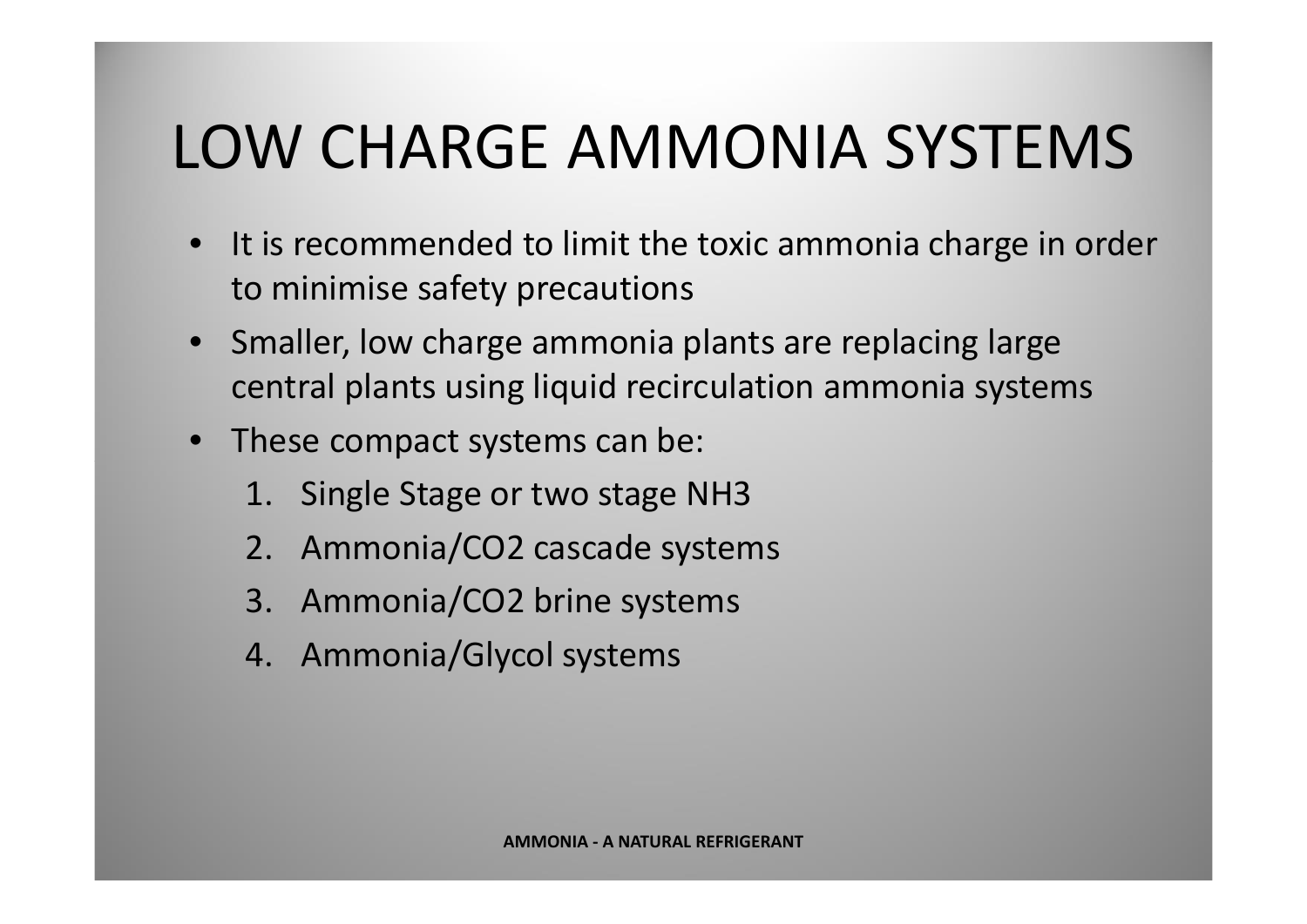## AMMONIA – CO2 CASCADE SYSTEMS

- $\bullet$  The number of refrigeration systems with CO2 has increased considerably over the last 10 years.
- Due to the low density of NH3, the efficiency of ammonia systems becomes less attractive at low temperatures compared to NH3/CO2 cascade systems
- NH3/CO2 cascade system is <sup>a</sup> unique way to combine the benefits of two natural refrigerants.
- Typically, the NH3 charge can be reduced to 10% of <sup>a</sup> traditional NH3 system, minimising safety requirements.
- NH3/CO2 cascade systems have better efficiency than traditional NH3 systems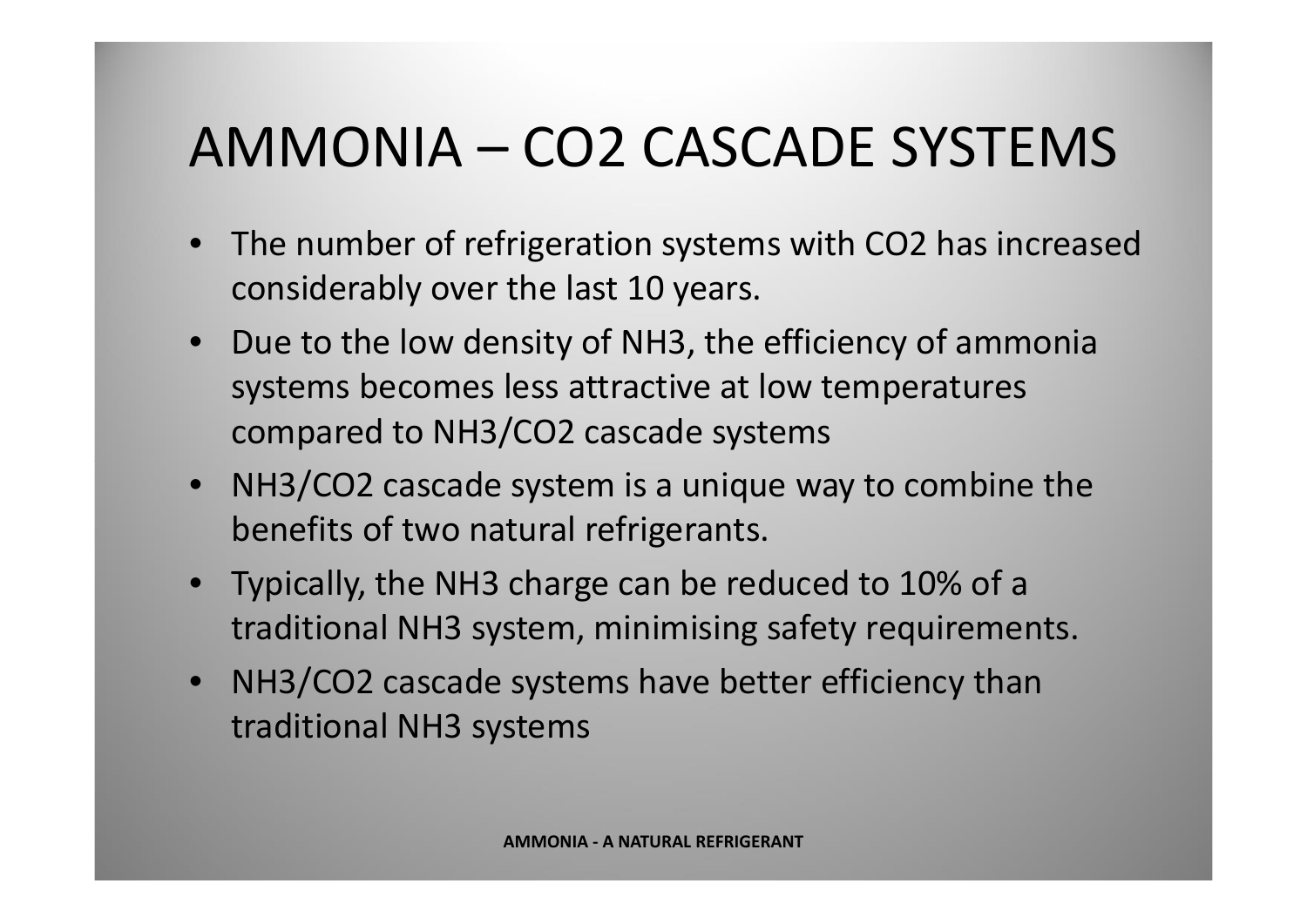#### AMMONIA – CO2 CASCADE SYSTEMS

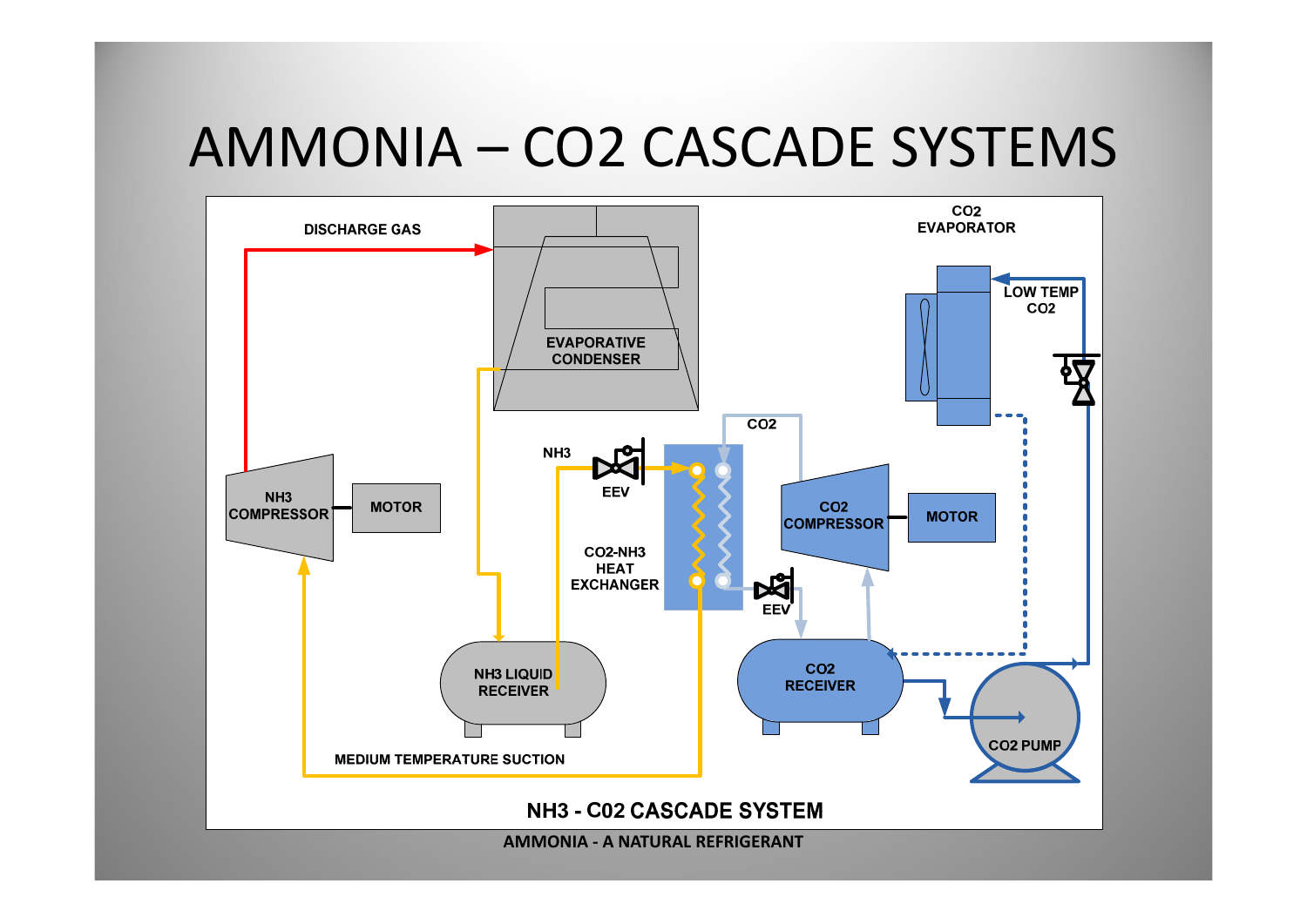# AMMONIA – CO2 BRINE SYSTEMS

- A number of manufacturers supply plants with NH3/CO2 pump systems (brine system)
- The refrigeration plant can be single stage or two stage and the CO2 brine solution is pumped to the evaporators as the heat transfer media.
- This system combines the benefits of low ammonia charge and simple system design.
- Liquid CO2 requires 10% of the pump power to circulate around the system
- CO2 liquid and return lines are much smaller in size than pipes used in liquid recirculation ammonia or water based glycol solutions.